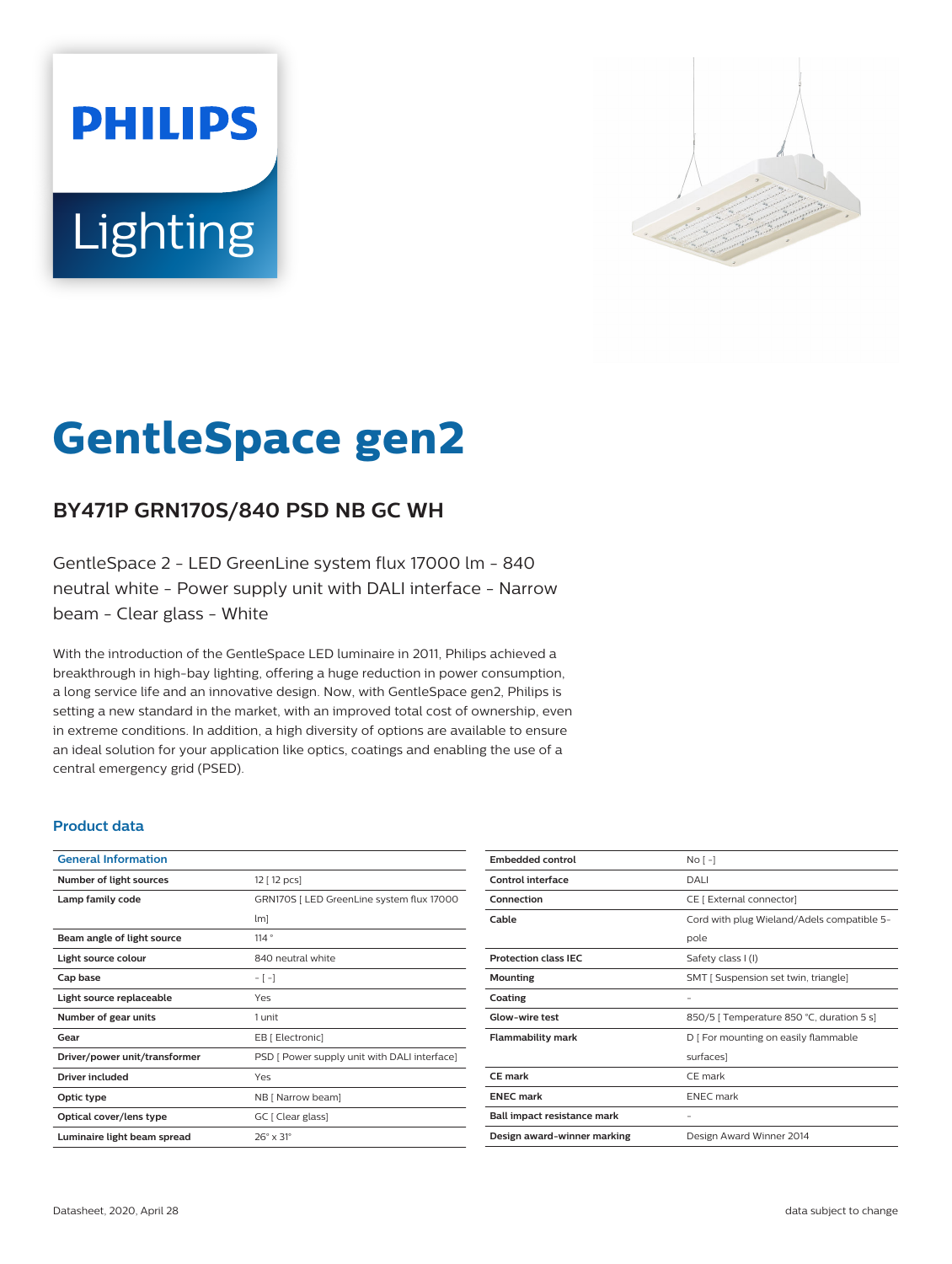## **GentleSpace gen2**

| <b>Warranty period</b>              | 5 years                                         |
|-------------------------------------|-------------------------------------------------|
| <b>Suspension accessories</b>       | No [ -]                                         |
| <b>Remarks</b>                      | *-Per Lighting Europe guidance paper            |
|                                     | "Evaluating performance of LED based            |
|                                     | luminaires - January 2018": statistically there |
|                                     | is no relevant difference in lumen              |
|                                     | maintenance between B50 and for example         |
|                                     | B10. Therefore the median useful life (B50)     |
|                                     | value also represents the B10 value.            |
| Constant light output               | No                                              |
| Number of products on MCB           | 12                                              |
| <b>EU RoHS compliant</b>            | Yes                                             |
| <b>Product Family Code</b>          | BY471P [ GentleSpace 2]                         |
| Unified glare rating CEN            | 19                                              |
|                                     |                                                 |
| <b>Operating and Electrical</b>     |                                                 |
| Input voltage                       | 220-240 V                                       |
| Input frequency                     | 50 to 60 Hz                                     |
| Control signal voltage              | 0-16 V DC DALI                                  |
| Inrush current                      | 4.8 A                                           |
| Inrush time                         | 2.3 <sub>ms</sub>                               |
| Power factor (min.)                 | 0.9                                             |
|                                     |                                                 |
| <b>Controls and Dimming</b>         |                                                 |
| Dimmable                            | Yes                                             |
|                                     |                                                 |
| <b>Mechanical and Housing</b>       |                                                 |
| <b>Housing material</b>             | Aluminum                                        |
| <b>Reflector material</b>           |                                                 |
| Optic material                      | Acrylate                                        |
| Optical cover/lens material         | Glass                                           |
| Gear tray material                  | Steel                                           |
| <b>Fixation material</b>            | Stainless steel                                 |
| Optical cover/lens finish           | Clear                                           |
| Overall length                      | 600 mm                                          |
| <b>Overall width</b>                | 450 mm                                          |
| <b>Overall height</b>               | 150 mm                                          |
| Colour                              | White                                           |
| Dimensions (height x width x depth) | 150 x 450 x 600 mm (5.9 x 17.7 x 23.6 in)       |
|                                     |                                                 |

| Mech. impact protection code                    | IK07 [2 J reinforced]           |  |
|-------------------------------------------------|---------------------------------|--|
|                                                 |                                 |  |
| <b>Initial Performance (IEC Compliant)</b>      |                                 |  |
| <b>Initial luminous flux</b>                    | 17000 lm                        |  |
| <b>Luminous flux tolerance</b>                  | $+/-7%$                         |  |
| Initial LED luminaire efficacy                  | 155 lm/W                        |  |
| Init. Corr. Colour Temperature                  | 4000K                           |  |
| Init. colour rendering index                    | ≥80                             |  |
| Initial chromaticity                            | (0.38, 0.38) SDCM <3            |  |
| Initial input power                             | 110 W                           |  |
| Power consumption tolerance                     | $+/-11%$                        |  |
|                                                 |                                 |  |
| <b>Over Time Performance (IEC Compliant)</b>    |                                 |  |
| Control gear failure rate at median useful 5%   |                                 |  |
| life 50,000 h                                   |                                 |  |
| Control gear failure rate at median useful 10 % |                                 |  |
| life 100,000 h                                  |                                 |  |
| Lumen maintenance at median useful              | L85                             |  |
| life* 50,000 h                                  |                                 |  |
| Lumen maintenance at median useful              | L70                             |  |
| life* 100,000 h                                 |                                 |  |
|                                                 |                                 |  |
| <b>Application Conditions</b>                   |                                 |  |
| Ambient temperature range                       | -30 to +45 °C                   |  |
| Performance ambient temperature Tq              | $25^{\circ}$ C                  |  |
| <b>Maximum dimming level</b>                    | 10%                             |  |
| Suitable for random switching                   | N <sub>o</sub>                  |  |
|                                                 |                                 |  |
| <b>Product Data</b>                             |                                 |  |
| Full product code                               | 871869632236900                 |  |
| Order product name                              | BY471P GRN170S/840 PSD NB GC WH |  |
| EAN/UPC - product                               | 8718696322369                   |  |
| Order code                                      | 32236900                        |  |
| Numerator - quantity per pack                   | 1                               |  |
| Numerator - packs per outer box                 | 1                               |  |
| Material no. (12NC)                             | 910930205995                    |  |
| Net weight (piece)                              | 15.200 kg                       |  |
|                                                 |                                 |  |



#### **Approval and Application**

**Ingress protection code** IP65 [ Dust penetration-protected, jet-proof]